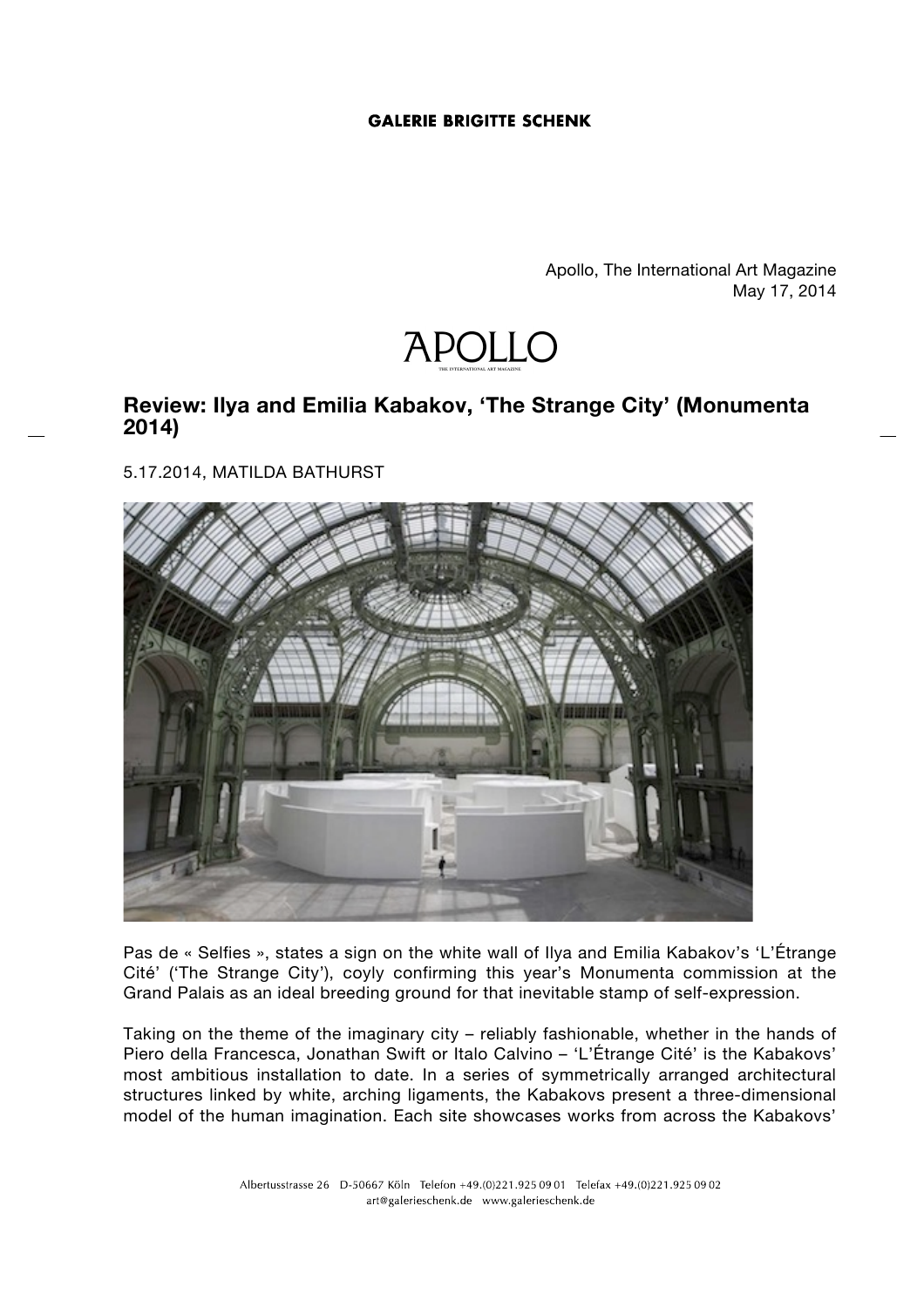## **GALERIE BRIGITTE SCHENK**

practice, centred on elaborate maquettes of utopian structures. Impossible ideas are suddenly mapped out in space – we wander from one to the other. Here we have metaphor of the man who constructs a tower to meet his angel; next we witness the maverick creativity of the scientists who attempt to tap cosmic energy. Two 'chapels' are proportioned according to the architectural rules of the Italian Renaissance; a meaningladen liminal space is entitled 'The Gates'. At the centre of the installation we encounter the spiritual 'blank canvas' of a museum emptied of exhibits.



Monumenta2014, *L'étrange cité* (installation view) © Ilya et Emilia Kabakov / ADAGP, Paris 2014

The first selfie opportunity presents itself at the entrance to the City, where an upturned, horizontal version of the Grand Palais' iconic glass dome provides the perfect backdrop: kaleidoscopic and kitsch, this is sci-fi set to a soundtrack of mystic lounge music. As a rule, selfies aren't suited to a truly alien environment. The image needs to trigger the audience's recognition, to 'tag' the subject within a wider sphere of interests and images. Equally, *'L'Étrange Cité'* cannot be said to be particularly 'strange'. Its architectural aesthetic echoes the 18th-century visions of Étienne-Louis Boullée or the Glasnost era paper architecture of Alexander Brodsky and Ilya Utkin. Its narrative is haunted by whispers of JG Ballard and Jorge Luis Borges. As the digital hotspots on the outskirts of the city suggest, this imaginary, impossible world is thoroughly 'geo-taggable'.